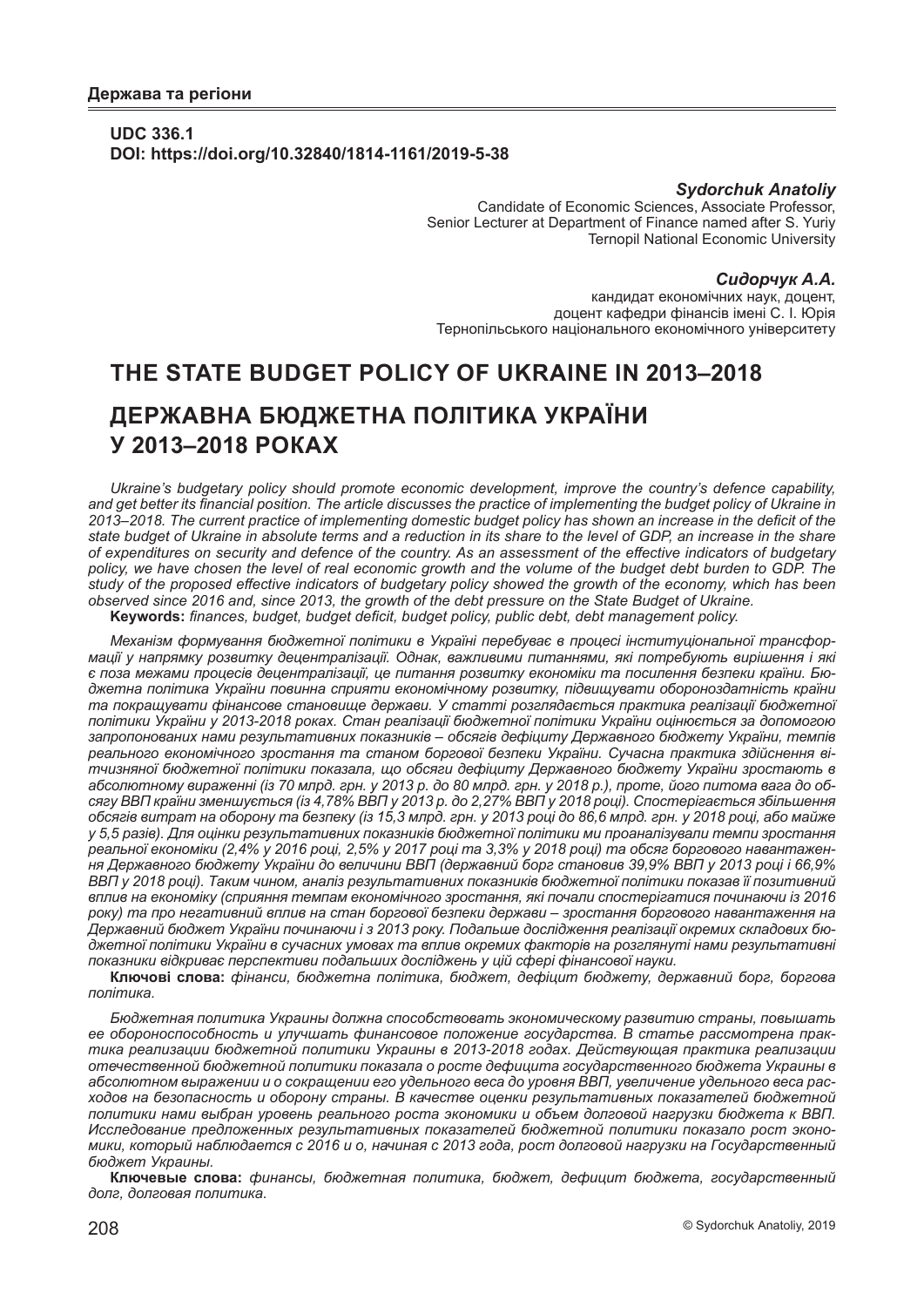**Formulation of the problem.** The mechanism of budget policy formation in Ukraine is in the process of institutional transformation towards the development of decentralization. At the same time, it is important to address the issues of economic and security development of the country. Ukraine's budgetary policy should promote economic development, improve the country's defence capability, and improve its financial position.

**Analysis of recent research and publications.** An important contribution to the study based on the state budget policy and the features of its implementation in present-day conditions is made up of conclusions in the articles of Ukrainian scholars V. Demyanishin, V. Oparin, S. Yurii, etc. However, the study of the main parameters of Ukraine's budget policy in the present-day conditions of military aggression of the Russian Federation does not pay due attention.

**Setting objectives.** The aim of the study is to analyse the budget policy of Ukraine in the modern conditions in 2014–2018.

**Presentation of the main research material.** The budget policy of the state is based on fiscal policy, which is related to the formation and implementation of budgets of all levels. Since the state budget of Ukraine was carried out with a deficit during 2013–2018, we assume that the state could not confirm the full implementation of its functions (which show themselves through budget expenditures) only at the expense of their own tax incomes.

In Fig. 1, data on the dynamics of the deficit of the State Budget of Ukraine for the period of 2013–2018 is given.

Fig. 1 indicates that the deficit of the State Budget of Ukraine in absolute terms has increased from 70 billion UAH in 2013 up to 80 billion UAH in 2018. At the same time, growth during the analysed period was not evenly, wavy. Thus, by 2016, the deficit of the State Budget of Ukraine has rapidly increased from 70 billion UAH in 2013 to almost 84 billion in 2016. First of all, such tendencies were caused by the economic crisis in 2014–2015 (falling real GDP) and the loss of the tax base of the Autonomous Republic of Crimea and Donbas. At the same time, the expenditures of the State Budget related to the "pre-capitalization" of Naftogaz (over UAH 100 billion), the nationalization of commercial (by December 2016, Privatbank), the coverage of the Pension Fund deficit, and the growth of expendi-



Fig. 1. Dynamics of the deficit of the State Budget of Ukraine for 2013–2018, UAH billions *Calculated by the author according to the data [1: 6]*

ture internal migration (as a result of war in the east of the country) [7, p. 11]. With the beginning of economic growth in 2016–2018, the deficit was somewhat reduced compared to the level of its maximum in 2016 and at the end of 2018 amounted to 80.6 billion UAH. The main sources of budget deficits in Ukraine are the proceeds from privatization, as well as the issue of domestic government debt bonds. At the same time, unfulfilled plans for privatization in recent years lead to the need for additional issue of government bonds, which in turn increases state debt.

In Fig. 2, data on the ratio of the deficit of the State Budget of Ukraine to GDP for the period of 2013–2018 is presented.

Fig. 2 indicates that, in contrast to absolute values, the relative indicator of the ratio of the deficit of the State Budget of Ukraine to GDP for the period of 2013–2018 is characterized by a positive dynamics to the reduction. In particular, if in 2013 this indicator amounted to 4.78% of GDP, then in 2018 it decreased to its optimal value – 2.27% of GDP. That is, despite the fact that since 2014 the imbalances of public finances intensified due to objective factors (the war in the East, the annexation of the Crimea, reduction of real production), the limit of the state budget deficit in relation to GDP managed to withstand at the level close to the optimal [9]. Given the beginning of the armed aggression of the Russian Federation in the East of Ukraine, the study of the total size of expenditures of the State Budget of Ukraine for defence is relevant. In Fig. 3, the total expenditures of the State Budget of Ukraine for defence and the share of such expenditures in the total expenditures of the State Budget of Ukraine for 2013–2018 is presented.

Fig. 3 indicates an increase in state budget expenditures for financing defence needs from UAH 15.3 billion in 2013 up to 86.6 billion UAH in 2018, or almost 5.5 times. The increase in such expenditures took place at a pace that exceeded the change in the total volume of expenditures of the State Budget of Ukraine. This is confirmed by an increase in the share of defence expenditures in the state budget expenditures from 3.6% in 2013 to 8.7% in 2018.

The state of realization of the budgetary policy of Ukraine is determined by the following effective indicators – the rates of economic growth and the state of Ukrainian debt policy. Starting in 2014, the Ukrainian economy was operating in extremely unfavourable con-



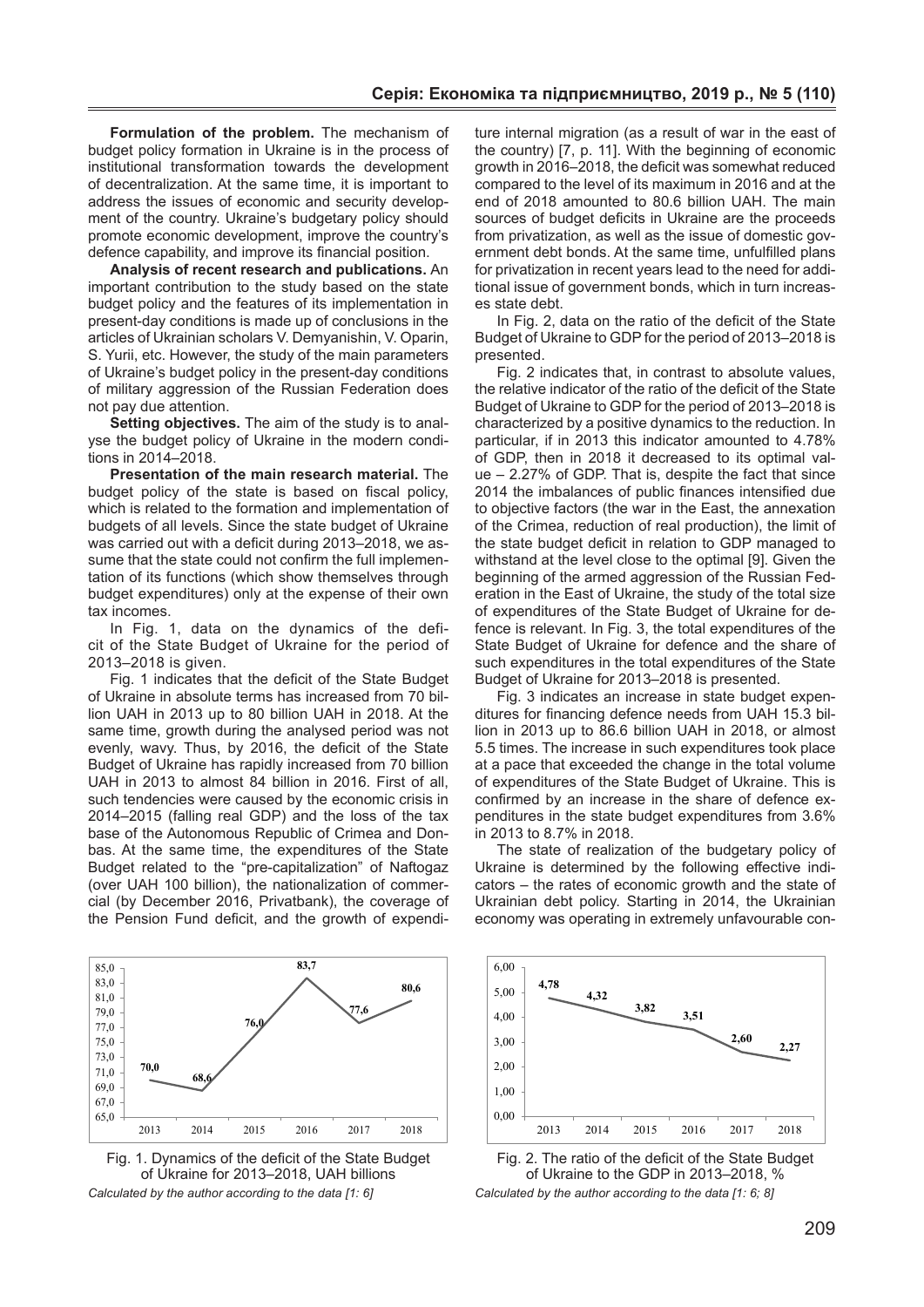

Fig. 3. Dynamics of expenditures of the State Budget of Ukraine for defence for 2013–2018 *Calculated by the author according to the data [1: 6].*

ditions. Russian aggression caused significant losses (primarily human, economic) to Ukraine, caused serious destruction of infrastructure in the Donetsk and Luhansk regions, a loss of export potential (metallurgy, coal industry) and, as a result, the loss of foreign markets for this product.

The dynamics of real GDP change for 2013–2018 is presented in Fig. 4.



Fig. 4. Dynamics of real GDP change in 2013–2018 (in % to the previous year) *Calculated by the author according to the data [8]*

Showed in Fig. 4 data indicate a deep economic crisis in Ukraine in 2014–2015 and a gradual (albeit at a slow pace) economic growth in 2016–2018. If in the first half of 2014 the industry declined by 4.7%, then by results the year of the fall was 10.7%. In the construction sector, the fall accelerated from 9% to 22.7%, freight turnover – from zero to 10.8%. Only the positive dynamics of the agrarian sector (annual growth of 2.8%) kept the overall indexes of Ukraine's economy from full collapse. In 2014, inflation accelerated rapidly. According to official statistics, the consumer price index has grown by 24.9% (food prices rise by 24.8%), producer price index increased by 31.8%. The main components of the

inflationary processes were the avalanche depreciation of the hryvnia (almost double devaluation) and the rapid rise in prices for housing and communal services (officially by 34.3%) [8]. In general, in 2014, the real GDP decreased by 6.6% compared to 2013 and by 9.8% in 2015. For 2014–2015, the country's economy contracted by 16.4% in total compared to 2013. Gradual economic growth in 2016–2018 led to an overall increase in real GDP by 8.2% (2.4% in 2016, 2.5% in 2017 and 3.3% in 2018), which is only half of how far the country's economy has fallen in 2014–2015. The dynamics of the state and guaranteed by the state debt for the period of 2013–2019 is shown in Table 1.

Presented in Table 1 data show that the volume of state and state-guaranteed debt in 2019 compared to 2013 increased in the hryvnia equivalent by 3.67 times (from UAH 584.79 billion to UAH 2146.64 billion), while in the dollar equivalent was only 7.6% (from USD 73.16 billion to USD 78.78 billion). A significant deviation in the rate of change in the state and guaranteed by the state debt is due to a significant devaluation of the national currency. In Fig. 5, the Debt-to-GDP ratio for 2013–2018 is presented.

Presented in Fig. 5 data show that in 2018, compared to 2013, the volume of state and state-guaranteed debt increased almost twofold. So, if in 2013 the state debt amounted to 39.9% of GDP, then, according to preliminary data from the State Statistics Committee on the value of GDP, in 2018 it was 66.9% of GDP. Over the period under review, the government-guaranteed debt has increased substantially – from 7.1% of GDP in 2013 to 8.96% of GDP in 2018. Fig. 5 indicate that the change in the ratio of debt to GDP during 2013–2018 did not take place uniformly – increasing until 2016 and gradually began to decrease in 2017–2018.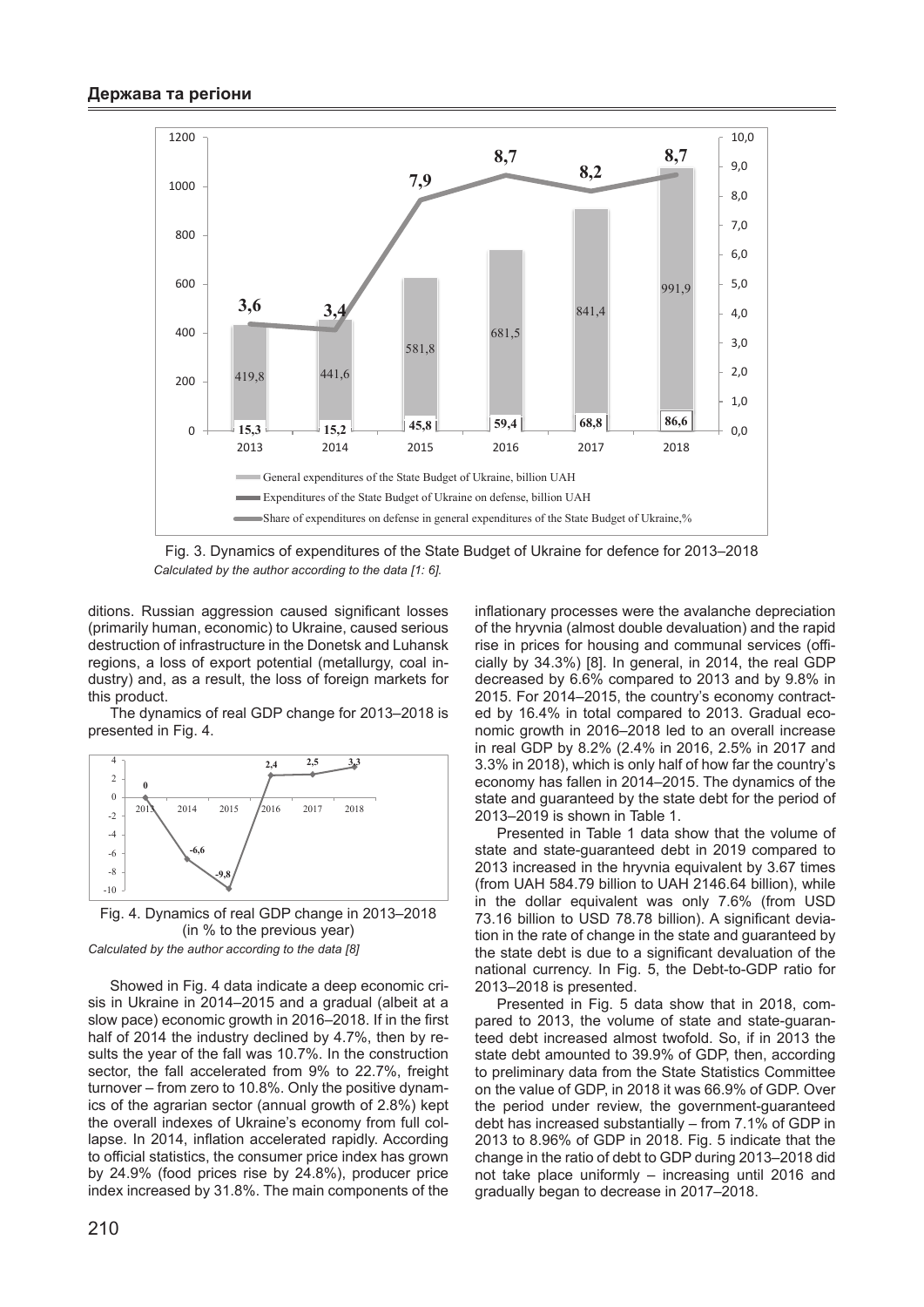| <b>Indicator</b> | <b>Sizes of State Debt</b> |                   | <b>Sizes of State-Guaranteed Debt</b> |                   | <b>Total</b>       |                   |
|------------------|----------------------------|-------------------|---------------------------------------|-------------------|--------------------|-------------------|
|                  | <b>Billion UAH</b>         | <b>Billion \$</b> | <b>Billion UAH</b>                    | <b>Billion \$</b> | <b>Billion UAH</b> | <b>Billion \$</b> |
| 2013             | 480,22                     | 60,08             | 104,57                                | 13,08             | 584,79             | 73,16             |
| 2014             | 947.03                     | 60,06             | 153.8                                 | 9.75              | 1100.83            | 69,81             |
| 2015             | 1334.27                    | 55.59             | 237.91                                | 9.91              | 1572.18            | 65.5              |
| 2016             | 1650,83                    | 60,71             | 278,98                                | 10,26             | 1929.81            | 70,97             |
| 2017             | 1833,71                    | 65,33             | 307.98                                | 10.97             | 2141,69            | 76,3              |
| 2018             | 1860.5                     | 67.19             | 308.13                                | 11.13             | 2168,63            | 78.32             |
| 31.03.2019       | 1859.16                    | 68,23             | 287,48                                | 10.18             | 2146.64            | 78,41             |

#### **Sizes of State and State-Guaranteed Ukraine Debt in 2013–2019**

*Calculated by the author according to the data [13]*



## Fig. 5. The dynamics of the debt-to-GDP ratio in 2013–2018, %

*Calculated by the author according to the data [10; 11]*

The balance is gradually approaching the optimal value of 60% of the ratio of state and guaranteed debt to GDP [11].

**Conclusions from the research.** The present-day practice of implementing domestic budget policy in the modern conditions in 2014–2018 has shown a reorientation of the budget policy of the state during the analysed period for the needs of the country's security and defence. Thus, the share of defence expenditures in the state budget expenditures increased from 3.6% in 2013 to 8.7% in 2018.

An effective indicator of budget policy – a change in real GDP in 2013–2018 has shown that the country's economy is still recovering from the annexation of part of the territory and fighting in the eastern part of the country. There are positive trends in 2016–2018 when economic growth resumed. An effective indicator of the state's budget policy in the area of servicing public debt suggests an increase in debt load starting from 2013. Trends in 2016–2018 indicate the positive dynamics of the debt-to-GDP ratio reduction of Ukraine's GDP.

The implementation of certain components of Ukraine's budget policy in today's conditions and the impact of individual factors on its performance indicators open prospects for **further research** in this area of budget science.

#### **Bibliography:**

1. Про Державний бюджет України на 2013 р. : Закон України від 06.12.2012 р. № 5515-VI. Дата оновлення 29.12.2013. URL: https://zakon.rada.gov.ua/laws/ show/5515-17 (дата звернення: 25.04.2019).

2. Про Державний бюджет України на 2014 р. : Закон України від 16.01.2014 р. № 719-VII. Дата оновлення 15.04.2016. URL: https://zakon.rada.gov.ua/laws/ show/719-18 (дата звернення: 25.04.2019).

Table 1

- 3. Про Державний бюджет України на 2015 р. : Закон України від 28.12.2014 р. № 80-VIII. Дата оновлення 29.12.2015. URL: https://zakon.rada.gov.ua/laws/ show/80-19 (дата звернення: 28.04.2019).
- 4. Про Державний бюджет України на 2016 р. : Закон України від 25.12.2015 р. № 928-VIII. Дата оновлення 28.12.2016. URL: https://zakon.rada.gov.ua/laws/ show/928-19 (дата звернення: 29.04.2019).
- 5. Про Державний бюджет України на 2017 р. : Закон України від 21.12.2016 р. № 1801-VIII. Дата оновлення 02.12.2017. URL: https://zakon.rada.gov.ua/laws/ show/1801-19 (дата звернення: 25.04.2019).
- 6. Про Державний бюджет України на 2018 р. : Закон України від 20.05.1999 р. № 2246-VIII. Дата оновлення 13.12.2018. URL: https://zakon.rada.gov.ua/laws/ show/2246-19 (дата звернення: 27.04.2019).
- 7. Україна 2014-2015: долаючи виклики (аналітичні оцінки). *Центр Разумкова*. 56 с. Дата оновлення: 10.12.2014. URL : http://www.razumkov.org.ua/upload/ Pidsumky\_2014\_2015\_A4\_fnl.pdf (дата звернення 01.05.2019).
- 8. Валовий внутрішній продукт. *Державний комітет статистики України*. URL : http://www.ukrstat.gov.ua/ (дата звернення 15.03.2019).<br>9 Про затверлження
- затвердження Методичних рекомендацій щодо розрахунку рівня економічної безпеки України : Наказ Міністерства економічного розвитку і торгівлі України від 29.10.2013 № 1277. Дата оновлення 29.10.2013. URL : https://zakon.rada.gov.ua/rada/show/ v1277731-13.
- 10. Боргова статистика. *Міністерство фінансів України.* URL: https://www.minfin.gov.ua/news/borg/borhovastatystyka (дата звернення 14.03.2019).
- 11. Співвідношення державного і гарантованого державою боргу до ВВП зменшилося з 80,9% у 2016, до 71,8% у 2017 році. Міністерство фінансів України. URL: https://www.minfin.gov.ua/news/view/spivvidnoshenniaderzhavnoho-i-harantovanoho-derzhavoiu-borhu-do-vvpzmenshylosia-z--u--do--u--rotsi?category=borg&subcateg ory=borhova-statystyka (дата звернення 28.04.2019).

#### **References:**

- 1. Verkhovna Rada of Ukraine (2013) Zakon Ukrainy Pro Derzhavnyi biudzhet Ukrainy na 2013 r. [Law of Ukraine About the State Budget of Ukraine for 2013] Available at: https://zakon.rada.gov.ua/laws/show/5515-17 (accessed 25 April 2019).
- 2. Verkhovna Rada of Ukraine (2014) Zakon Ukrainy Pro Derzhavnyi biudzhet Ukrainy na 2014 r. [Law of Ukraine About the State Budget of Ukraine for 2014] Available at: https://zakon.rada.gov.ua/laws/show/719-18 (accessed 25 April 2019).